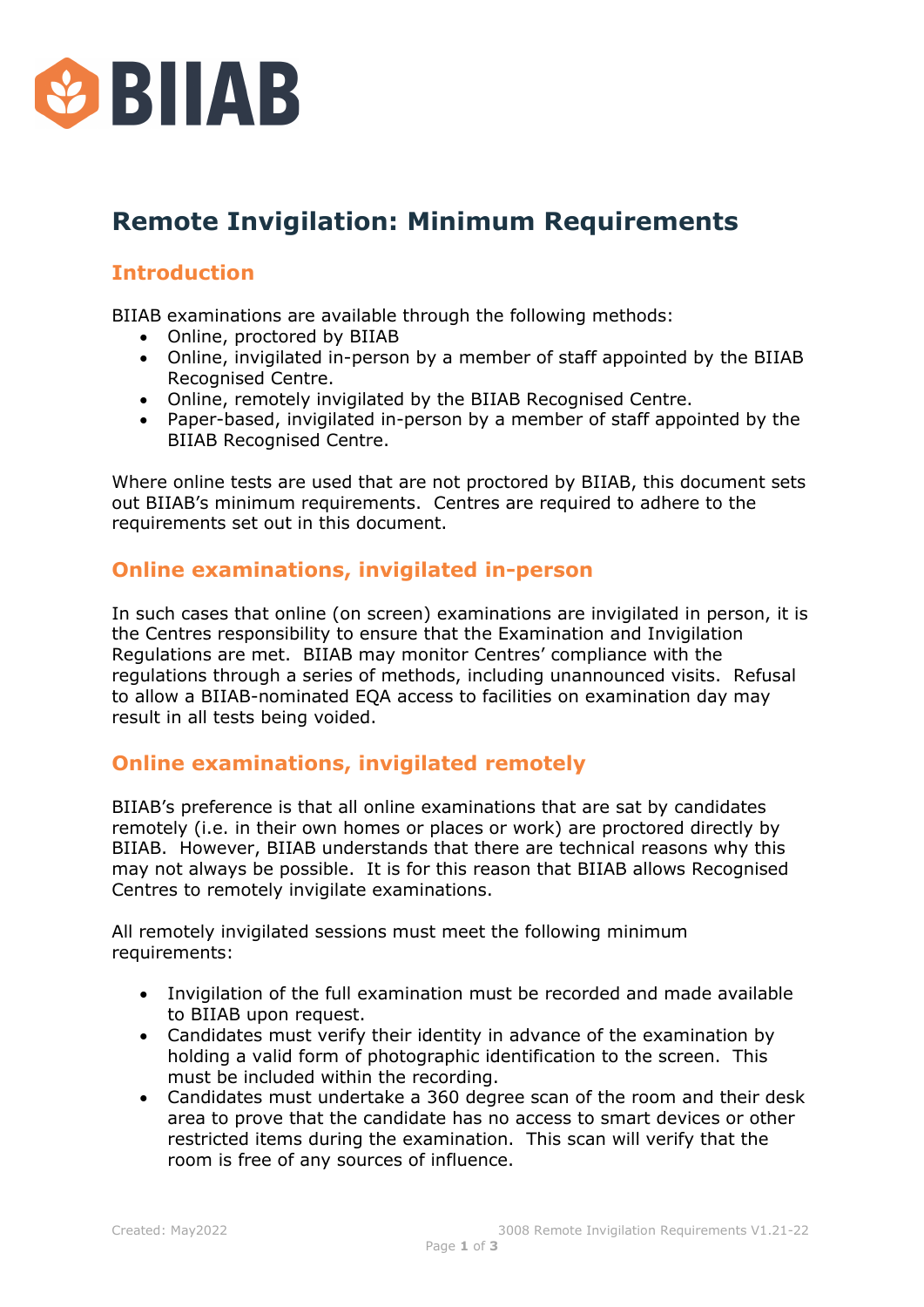

- Invigilators must remind candidates that mobile phones, headphones, or other internet enabled devices are not permitted to be in the room unless being used as a part of that recording, in which case they should be placed out of the reach of the candidate at all times during the examination.
- The candidate must be visible to the invigilator at all times during the examination.
- The invigilation method must enable the invigilator to see all candidates at all times. This requirement does place a limit on the number of candidates that may be invigilated in one session (dependent on the invigilation platform used) – the Centre should take this requirement into account when booking examinations.
- The invigilator will stop the test, should any external influence be suspected.
- A copy of all recordings must be held for a period of 3 years, and made available to BIIAB upon request.

In advance of the examination, in line with BIIAB's Examinations and Invigilation Regulations, the invigilator must ensure candidates are told of the examination they are sitting, and the time period that candidates have to complete the examination. Candidates must be reminded when there are 10 minutes remaining.

It is the responsibility of the Centre to ensure that candidates are able to access reasonable adjustments and/or special considerations, where candidates are eligible to do so. BIIAB's reasonable Adjustments and Special Considerations policy is available on the BIIAB website.

#### **Approval to deliver remotely invigilated online examinations**

Where Centres wish to invigilate candidates remotely, they must first seek permission from BIIAB to do so. All applications should be made in writing to [complianceandregulation@biiab.co.uk](mailto:complianceandregulation@biiab.co.uk)

Applications should ensure that Centres outline how they will meet the above criteria. BIIAB will issue a response to the Centre in writing.

BIIAB will view the first recording following initial approval in order to verify that the examination was undertaken in line with BIIAB's requirements. Thereafter BIIAB will monitor recordings from time-to-time. This will be guided by BIIAB's risk rating of the Centre and of the qualification being assessed.

Where Centres are found to have not met BIIAB's requirements, approval to remotely invigilate examination sessions may be withdrawn with immediate effect. BIIAB may also withdraw approval whilst investigating any suspected malpractice or maladministration relating to the Centre.